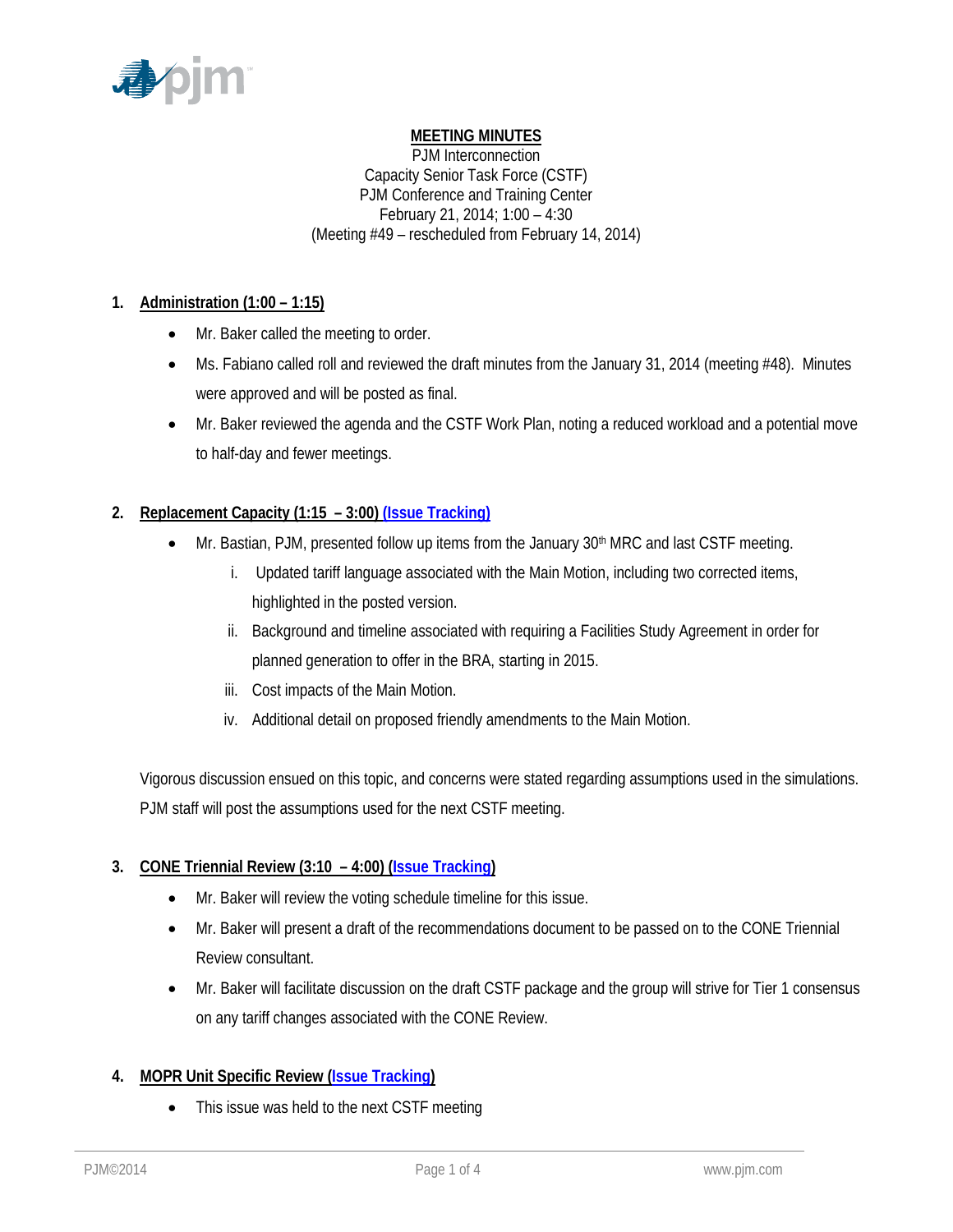

## **5. Wrap-up and Future Agenda Items (4:00 – 4:15)**

### **FUTURE MEETING DATES (CLICK ON LINK TO REGISTER)**

| February 28, 2014  | $9:30 - 4:30$ | In-person & WebEx            |
|--------------------|---------------|------------------------------|
| March 14, 2014     | $9:30 - 4:30$ | In-person & WebEx            |
| March 28, 2014     | $9:30 - 4:30$ | In-person & WebEx            |
| April 11, 2014     | $9:30 - 4:30$ | <b>In-person &amp; WebEx</b> |
| April 25, 2014     | $9:30 - 4:30$ | In-person & WebEx            |
| May 9, 2014        | $9:30 - 4:30$ | In-person & WebEx            |
| May 23, 2014       | $9:30 - 4:30$ | In-person & WebEx            |
| June 13, 2014      | $9:30 - 4:30$ | <b>In-person &amp; WebEx</b> |
| June 27, 2014      | $9:30 - 4:30$ | <b>In-person &amp; WebEx</b> |
| July 11, 2014      | $9:30 - 4:30$ | In-person & WebEx            |
| July 25, 2014      | $9:30 - 4:30$ | <b>In-person &amp; WebEx</b> |
| August 8, 2014     | $9:30 - 4:30$ | In-person & WebEx            |
| August 22, 2014    | $9:30 - 4:30$ | In-person & WebEx            |
| September 12, 2014 | $9:30 - 4:30$ | In-person & WebEx            |
| September 26, 2014 | $9:30 - 4:30$ | In-person & WebEx            |
| October 10, 2014   | $9:30 - 4:30$ | In-person & WebEx            |
| October 24, 2014   | $9:30 - 4:30$ | In-person & WebEx            |
| November 7, 2014   | $9:30 - 4:30$ | <b>In-person &amp; WebEx</b> |
| November 21, 2014  | $9:30 - 4:30$ | In-person & WebEx            |
| December 5, 2014   | $9:30 - 4:30$ | <b>In-person &amp; WebEx</b> |
| December 19, 2014  | $9:30 - 4:30$ | <b>In-person &amp; WebEx</b> |

Author: Janell Fabiano DM #: 783287

#### **Anti-trust:**

You may not discuss any topics that violate, or that might appear to violate, the antitrust laws including but not limited to agreements between or among competitors regarding prices, bid and offer practices, availability of service, product design, terms of sale, division of markets, allocation of customers or any other activity that might unreasonably restrain competition. If any of these items are discussed the chair will re-direct the conversation. If the conversation still persists, parties will be asked to leave the meeting or the meeting will be adjourned.

#### **Code of Conduct:**

As a mandatory condition of attendance at today's meeting, attendees agree to adhere to the PJM Code of Conduct as detailed in PJM Manual M-34 section 4.5, including, but not limited to, participants' responsibilities and rules regarding the dissemination of meeting discussion and materials.

#### **Public Meetings/Media Participation:**

Unless otherwise noted, PJM stakeholder meetings are open to the public and to members of the media. Members of the media are asked to announce their attendance at all PJM stakeholder meetings at the beginning of the meeting or at the point they join a meeting already in progress. Members of the Media are reminded that speakers at PJM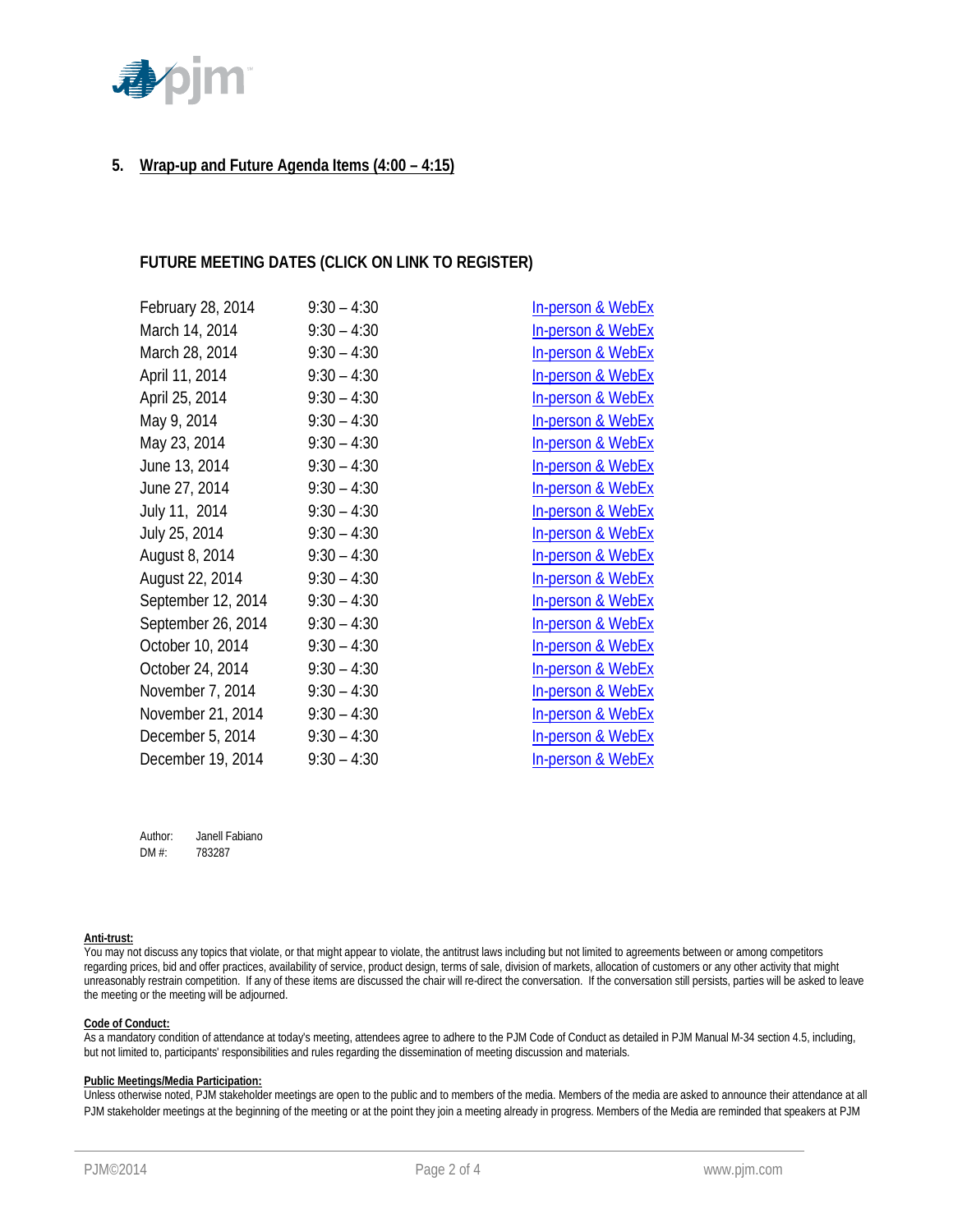

meetings cannot be quoted without explicit permission from the speaker. PJM Members are reminded that "detailed transcriptional meeting notes" and white board notes from "brainstorming sessions" shall not be disseminated. PJM Members are also not allowed to create audio, video or online recordings of PJM meetings.

## **In Person Attendees**

| <b>Last Name</b> | <b>First Name</b> | <b>Company Name</b>                  | <b>Sector</b>               |
|------------------|-------------------|--------------------------------------|-----------------------------|
| <b>Baker</b>     | Scott             | PJM Interconnection                  | Not Applicable              |
| Bastian          | Jeff              | PJM Interconnection, LLC             | Not Applicable              |
| Borgatti         | Michael           | Gable & Associates                   | Not Applicable              |
| <b>Brodbeck</b>  | <b>John</b>       | Potomac Electric Power Company       | <b>Electric Distributor</b> |
| <b>Bruno</b>     | Patrick           | PJM Interconnection, LLC             | Not Applicable              |
| Campbell         | <b>Bruce</b>      | EnergyConnect, Inc.                  | <b>Other Supplier</b>       |
| Dugan            | Bill              | Customized Energy Solutions, Ltd.*   | Not Applicable              |
| Fabiano          | Janell            | PJM Interconnection, LLC             | Not Applicable              |
| Fitch            | Neal              | GenOn Energy Management, LLC         | <b>Generation Owner</b>     |
| Foladare         | Kenneth           | Iron Mountain Generation LLC         | <b>Generation Owner</b>     |
| <b>Fuess</b>     | Jay               | PBF Power Marketing LLC              | <b>Generation Owner</b>     |
| Guerry           | Katie             | EnerNOC, Inc.                        | <b>Other Supplier</b>       |
| Horstmann        | <b>John</b>       | Dayton Power & Light Company (The)   | <b>Transmission Owner</b>   |
| Johnson          | Carl              | Customized Energy Solutions, Ltd.*   | Not Applicable              |
| Kerecman         | Joseph            | Calpine Energy Services, LP          | <b>Generation Owner</b>     |
| Mabry            | David             | McNees Wallace & Nurick LLC          | Not Applicable              |
| O'Connell        | Robert            | JPMorgan Ventures Energy Corporation | Other Supplier              |
| Pratzon          | David             | <b>GT Power Group</b>                | Not Applicable              |
| Rutigliano       | Tom               | Achieving Equilibrium LLC            | <b>Other Supplier</b>       |
| Tribulski        | Jennifer          | PJM Interconnection, LLC             | Not Applicable              |
| Webster          | John              | Ice Tec                              | <b>Other Supplier</b>       |

#### **Teleconference/ WebEx Attendees**

| <b>Last Name</b> | <b>First Name</b> | <b>Company Name</b>                                  | <b>Sector</b>               |
|------------------|-------------------|------------------------------------------------------|-----------------------------|
| Baran            | Eric              | <b>Allegheny Electric Cooperative</b>                | <b>Electric Distributor</b> |
| <b>Benchek</b>   | James             | <b>First Energy Solutions Corp</b>                   | <b>Transmission Owner</b>   |
| <b>Bloom</b>     | David             | <b>Baltimore Gas and Electric Company</b>            | <b>Transmission Owner</b>   |
| <b>Bolan</b>     | Martin            | <b>First Energy Solutions Corp</b>                   | <b>Transmission Owner</b>   |
| <b>Buttner</b>   | Sarah             | Division of the Public Advocate of State of Delaware | End User Customer           |
| Carmean          | Gregory           | <b>OPSI</b>                                          | Not Applicable              |
| Carretta         | Kenneth           | PSEG Energy Resources and Trade LLC                  | <b>Transmission Owner</b>   |
| Chen             | Xu                | Other                                                | Not Applicable              |
| Demuynck         | Renee             | New Jersey Board of Public Utilities                 | Not Applicable              |
| <b>DeNavas</b>   | Joe               | Potomac Electric Power Company                       | <b>Electric Distributor</b> |
| Dugan            | Chuck             | East Kentucky Power Cooperative, Inc.                | <b>Transmission Owner</b>   |
| Etnoyer          | Scott             | Raven Power Marketing LLC                            | <b>Generation Owner</b>     |
| Evrard           | David             | Pennsylvania Office of Consumer Advocate             | <b>End Use Customer</b>     |
| Farber           | John              | DE Public Service Commission                         | Not Applicable              |
| Filomena         | Guy               | Customized Energy Solutions, Ltd.*                   | Not Applicable              |
| <b>Flynn</b>     | Paul              | PJM Interconnection, LLC                             | Not Applicable              |